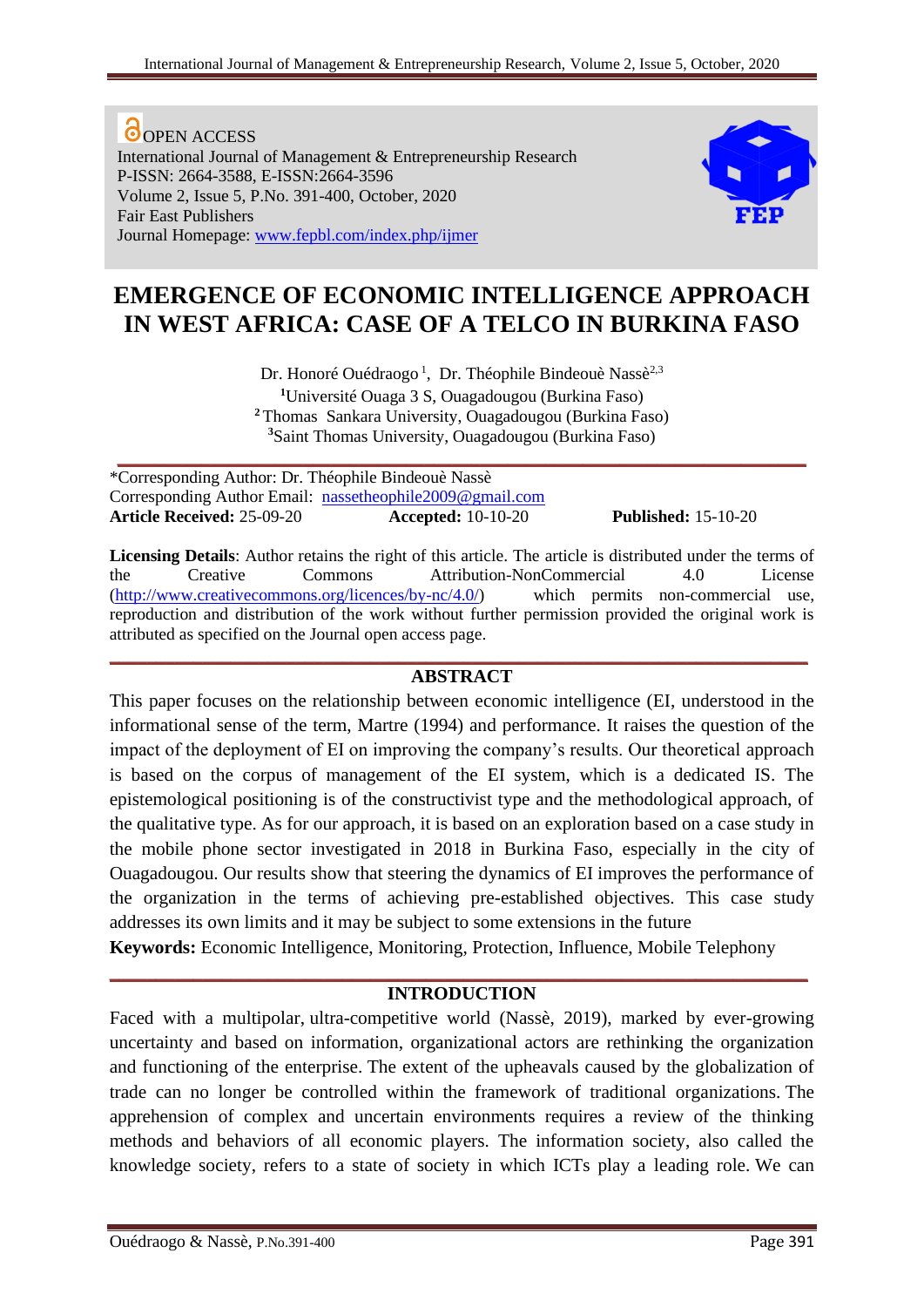rightly speak of *"iconomy"* (Volle, 2014), a society whose economy, institutions and lifestyles are based on the synergies of microelectronics, software and the Internet.

Bidan (2017**),** specifies that this digital economy is a heavy industry both literally and figuratively. It is nothing less than this economy which wants to be without being, that of the intangible. Economic intelligence (EI) is emerging as an alternative mode of government and management of organizations. Enterprise, being an open system and in permanent interaction with its environment, EI offers a relevant reading grid of this relationship between the company and its environment. The system being considered, according to Le Moigne (1977), " *as an organized set of elements in dynamic interaction to achieve a goal."*

EI identifies with a strategic decision-making support approach that is a response to contemporary challenges in the context of globalized exchanges.

Mobile telephony, also called cellular telephony, is a means of telecommunication, more precisely of radio communication, by mobile telephone.

In Burkina Faso (BF), the appearance of the cell phone dates back to 1996 thanks to the XIX<sup>th</sup> France-Africa Summit.

The telecommunications sector in Burkina Faso is governed by Law No. 061-2008 / AN of November 27, 2008, laying down general regulations for electronic communications networks and services. On the mobile telephone segment, three (03) suppliers currently share the market; these are Onatel SA, Orange Burkina and Telecel Faso, all private operators. Mobile telephony is one of the most flourishing branches of the economy today. The performance and dynamism of the mobile telephony market are significant. With a penetration rate of 95.53% of the estimated national population for 2018 (Arcep, 2018), the mobile market is royally pursuing its sustained growth due, among other things, to the intensification of competition, the diversification of offers, the extension of networks to localities in the interior and consumption habits. The success of telephony in Burkina Faso has generated a new phenomenon: the majority of subscribers have three (03) chips, i.e. one per operator, promotional offers dictating this reality. The hypercompetitive context and technological advances have given rise to innovative products and services with high added value, bringing together, for example, the mobile telephone and banking. More and more, it is the development of enriched services that is becoming a vector of profitability. It is the point of polarization of energies at this time. The problematic of the EI in Burkina Faso, is part of a burning news as evidenced by the holding of the first edition of the Burkinabè week of economic intelligence (SBIE) from October 7 to 14, 2019 and the start of the development of the national economic intelligence strategy. We postulate that there is a certain constructed reality EI in Telecel Faso. In view of the above, the main question of this research is worded as follows: "To what extent does the deployment of an EI approach contribute to concretely improve the performance of the company?"

The overall objective of this paper is to understand the various perceptions and practices of the EI Telecel Faso and that in order to improve them. Specifically, it is to:

1. describe the perceptions, the perceptions of the concept and the uses of the EI of the organizational actors in their own context;

2. show the positive impact of EI on the performance of the company;

3. locate the IE device of the *telco* studied according to an elaborate taxonomy.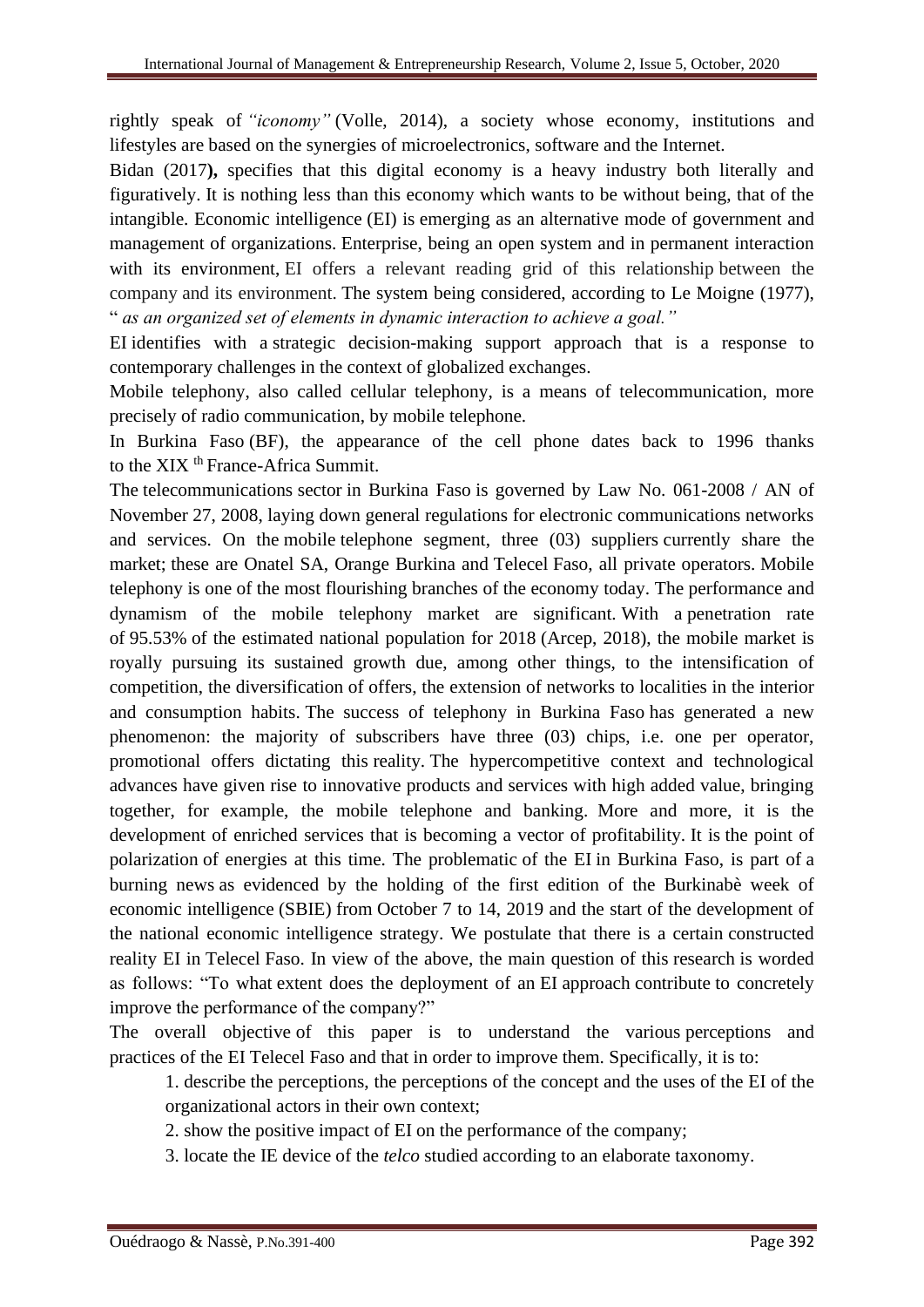Our project aims to understand a complex phenomenon in a particular context for prescription purposes.

## **LITERATURE REVIEW**

## **Economic Intelligence and Challenges in West African Companies**

The definition original and official of EI was set by the ratio of the Marten Board XIth Plan in 1994. It defines it as follows: "*All the coordinated actions of research, processing and distribution with a view to its exploitation, of information useful to economic actors. These rights are legally conducted with all protection safeguards required for pre preservation of the heritage of entry e taken in the best conditions of quality, delivery and cost.*

The report underlines that the notion of EI implies going beyond partial actions of documentation, monitoring (scientific and technological, competitive, financial, legal and regulatory, etc.), protection and influence.

For Wilensky (1967), " *EI is a knowledge production activity serving the economic and strategic goals of an organization, collected and produced in a legal context and from open sources* ."

EI is a management system adapted to the current challenges of survival, sustainability and development of organizations. According to Baumard (1991), " *EI makes it possible to move from a passive organization to an active organization".*

The first attempts to raise awareness about EI in Africa date back to 1995. Amath Soumare, promoter of the Sopel international company, is the moderator of the first conferences on EI in Africa.

In the mid-2000s, African graduates from the École de guerre économique de Paris, like Guy Gweth created the first EI firms in sub-Saharan Africa.

It was not until 2009 to witness the launch of a real collective dynamic in Dakar under the leadership of Babacar Diallo, who has headed the branch of the Center for Diplomatic and Strategic Studies (CEDS) there for over ten years). He launched the Pan-African School of Economic Intelligence and Strategy (EPIES) whose first graduates graduated in 2010.

Ivory Coast has a EI public policy since 2011 and it has a significant number of actors in EI (Cabinet Aris -intelligence, Universities, Institutes, Companies, TV channel tray dedicated as Business 24).

It exists in most countries in West Africa of a national EI Association affiliated to the International French EI Association. A broad consensus is emerging around the need to produce a strategic intelligence that sticks to African realities with a clear penchant for raw materials, non-eternal wealth and the strengthening of human capital. In most sub-Saharan countries, monitoring and collecting local information is essentially reduced to monetary human intelligence. In West Africa, EI is perceived as a leading requirement for countries wishing fit effectively into the international economy. It is an essential component of economic development which constitutes one of the challenges of integration into the world economy. Indeed, the acts of EI in West Africa aim both to draw inspiration from foreign experiences and to develop African initiatives while taking into account cultural specificities.

Burkina Faso had an unprecedented experience in West Africa with the collective intelligence network (RIC) in 2011. The IE like material is offered in many universities and business schools. Associations such as the Burkina Faso Association for Innovation and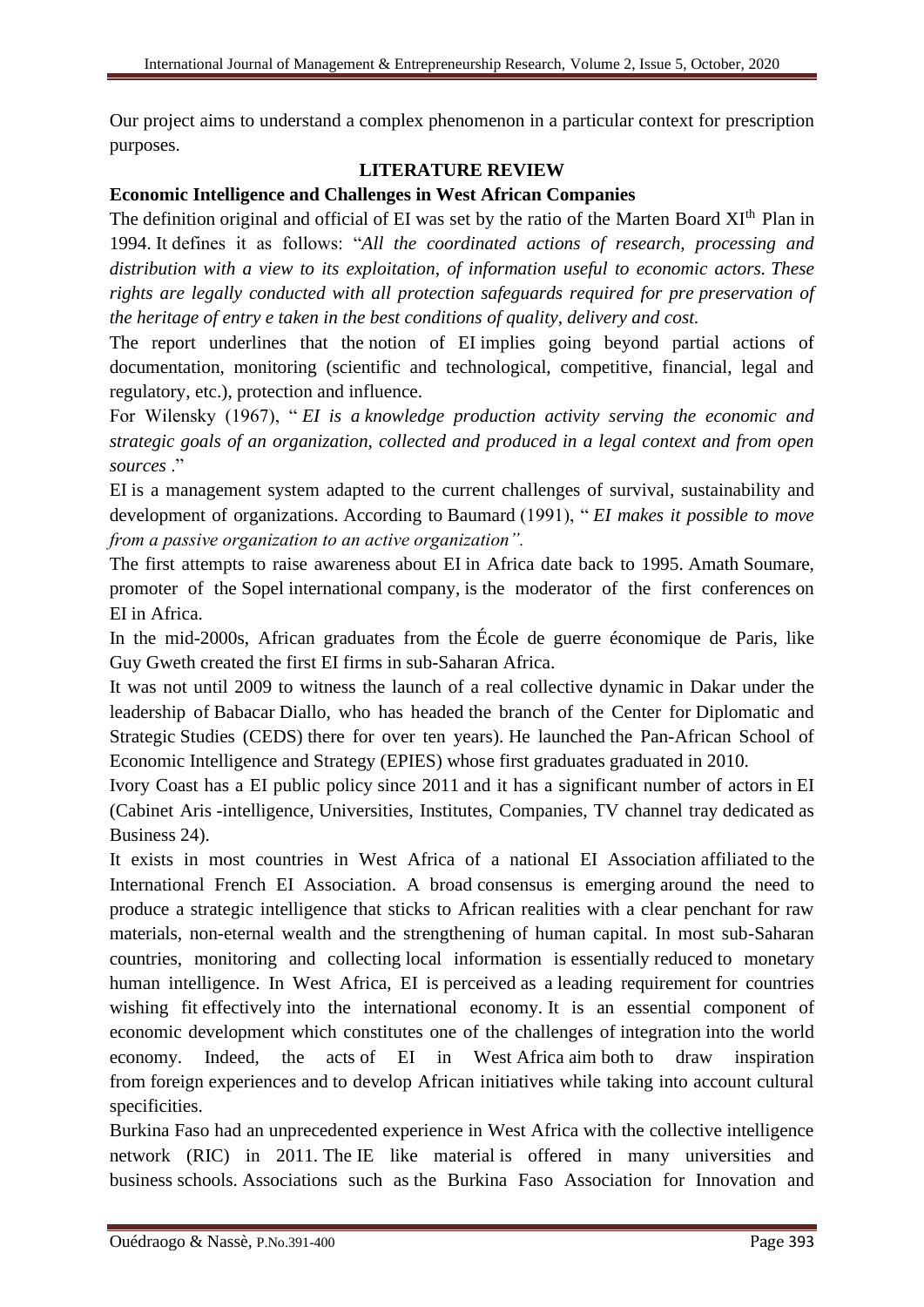Economic Intelligence (ABIIE) and the African Center for Business Intelligence and Intelligence (CAVI E-BF) are working to promote the concept. A national CI strategy is under development. It is managed by the Ministry of the Economy, Finance and Development (MINEFID).

At the 2nd Forum of African EI associations (FAAIE) held in Morocco in June 2019 under the following topic: *"Economic intelligence and prospective African territories* ", the price of the Masters category was awarded to a student from IUFIC from Ouaga II University. In the Burkina Faso's Chamber of Commerce and Industry (CCI-BF) there is a Department of Foresight and Economic Intelligence, in collaboration with all stakeholders, organized the 1<sup>st</sup> edition of the Week Burkinabe EI (SIBE). It took place from 07<sup>th</sup>-14<sup>th</sup> October 2019 in Ouagadougou under the theme: "*Economic intelligence, state of play, challenges and issues for companies".*

As one can see, the issue of EI is one of the hottest news in Burkina Faso.

## **METHODOLOGY**

We have subscribed to a constructivist trend for the generation of research results. Three (03) schemas were called up and put in parallel: functional, actantial and hermeneutical. Our research method is qualitative in nature based on a case study, in this case the Burkinabè mobile operator Telecel Faso. As such, it generates data for verbal context. The nature of our exploration is of a hybrid type, since it combines concomitantly and iteratively knowledge from the field and theoretical knowledge. We use the qualitative method and for good reason, qualitative methods are well suited to the study of the opinions, behaviors and practices of individuals. "*Qualitative research is characterized by a comprehensive aim, which sets itself the objective of understanding the action in a context or in a situation",* Dumez (2011).

Our research method is qualitative in nature. As such, it generates data relating to a particular context, in this case *telcos* (*Telecom Company*). The semi-structured interview, nonparticipant observation and documentation (written, sound, audiovisual, sound and iconographic) were the methods of data collection. We simultaneously apply the three (03) golden principles of data collection namely triangulation, iteration and saturation (Nassè, 2018; Nassè, 2020).

We constitute a "*micro sample"* composed of fifteen (15) people. As tools for empirical investigation, we used the logbook, the interview guide and an exosomatic organ, in particular a smartphone. A full transcript of the recorded interviews was carried out using the free application *Speech notes.* The transcripts of the interviews and the notes resulting from the observation were subjected to a thematic content analysis where the units of analysis retained are the sentence or group of sentence.

The data collected was processed and analyzed in a semi-tooled manner: using ADQAO software, in particular Tropes, version 2018, and manually.

**Presentation of Research Field:** Mobile telephony was born in Burkina Faso thanks to the XIXth France-Africa summit held in December 1996. It was launched by the historical operator, ONATEL SA, which until then enjoyed a monopoly privilege. The liberalization of the telecommunications / ICT sector began in the second half of the 1990s. To date, the legal framework for this sector is constituted by Law N ° 061-2008 / AN of November 27, 2008, laying down general regulations for electronic communications networks and services. The cellular telephony market in Burkina Faso has three (03) suppliers, namely ONATEL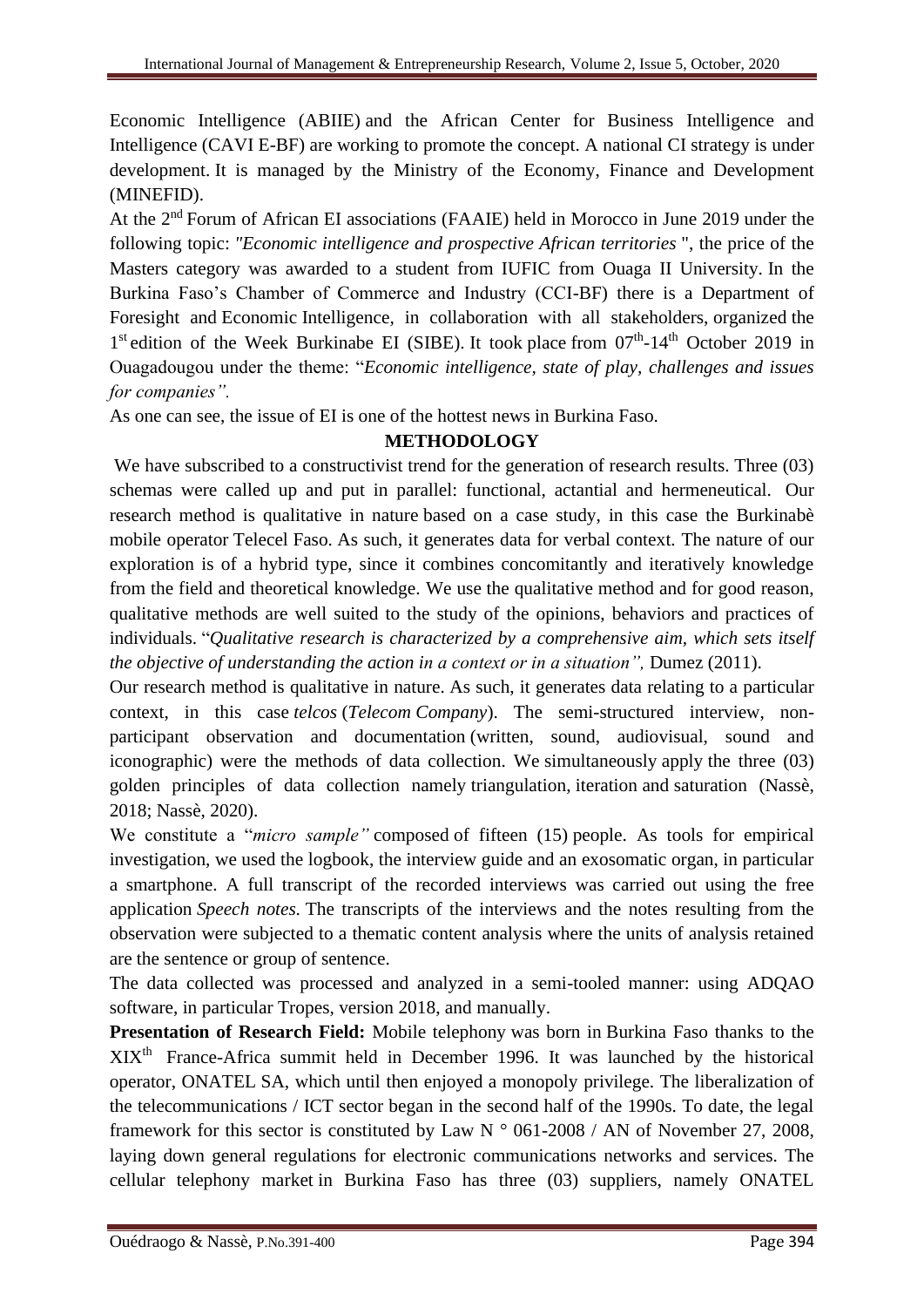sa, Orange BF and Telecel Faso. It is characterized by its significant dynamism favored by ruthless competition with increasingly diversified offers. It is an oligopolistic, dynamic, heterogeneous and growing sector. At the end of the  $4<sup>th</sup>$  quarter of 2018, the total fleet of mobile networks amounted to 19,339,109 subscribers (active SIM cards) for all three (03) operators, for a penetration rate of 95. 53% of the estimated national population for 2018 (Arcep, 2018). Note that it is the case of coverage of the population and not of coverage of the area of the territory. The three (03) *telcos* regularly installed in Burkina Faso are all capital companies. Among the three (03) companies, only Telecel Faso is the company that has a capital that is held exclusively by a national. Telecel Faso, given its Burkinabèstyle success story, is our basis for empirical investigation. Apollinaire Compaoré, founder of the Planor Afrique group to which Telecel Faso belongs, is a leading figure in the business world in Burkina Faso. Born in Koassa in the province of Bam in 1953, Apollinaire Compaoré can neither read nor write. However, he finds himself now ahead of the different largest companies in Burkina Faso and in the West African sub-region. He has invested in telecommunications, insurance, hospitals, distribution, banking, and transports. He is the founder and Chairman of the Board of Directors of Telecel. A man with principles as simple as they are basic which have favored his economic success: perseverance, daring, faith in God, respect for the partner and the desire to succeed. Its companies have a total of more than a thousand employees in permanent jobs. He is currently the President of the National Council of Burkinabè Patronage. The year 2000 marks the entrance of Telecel Faso in the national scene of telecommunication with a registered capital of 2.5 billion CFA francs (XOF). The characteristics of the licenses held are as follows: 2G license renewed in 2010 for 10 years and global 3G license obtained in 2017 for 10 years. Telecel Faso is preparing to obtain a 4G license like the two (02) other *telcos* (*Telecom company)*.

The Planor Afrique Group (Burkina Faso) is the exclusive shareholder.

To the aforementioned contextual variables, it should be added that the cultural dimension is predominantly bathed in the national culture with traits of active solidarity, of the reverent relationship with hierarchical superiors, of an uncommon and exemplary awareness of the relationship to time unlike the cliché circularity of time.

The levers of action can be summarized in six (06) axes to know the key parts, the structure, the division of labor, the management-coordinating, and decentralization.

As regards the key parts, the Board of Directors, mandating the Chief Executive Officer, manages the company. The hierarchical line is made up of directors and heads of departments. The support function is provided by a department, in this case the technical department in charge of IT (IT). The Director of Strategy and Development reports to the technostructure, which influences the work of others in terms of planning and methods. Among other things, he deals with IE issues. The operational center ensures the activity of the organization. We estimate it at 80% of Telecel Faso's workforce. The mobile telephone operator is structured according to a functional organization chart. The division of labor follows a professional and non-Taylorist option. We are witnessing a reflection, a permanent adaptation of tools and methods at work. Job performance is boosted by performance or productivity bonuses. The dominant management style is persuasive. Paternalistic spirit also characterizes the leadership style.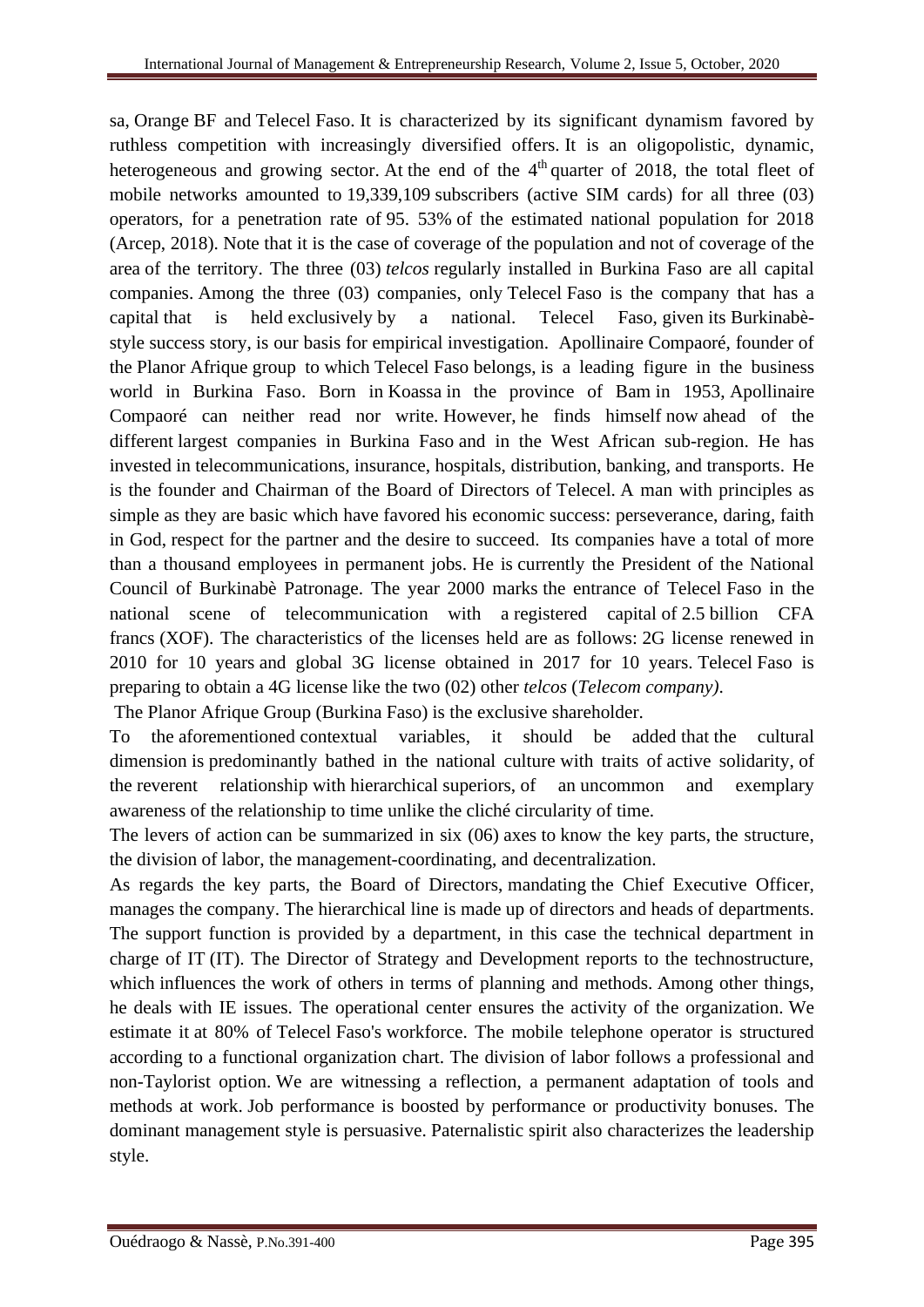A standardization work process is observed at Telecel because of the degree of formalization advanced imposed by nor my (legislative, regulatory and professional) and integrated software packages. It should be noted a relative centralization of decisions. Decision- making are factual and action. Bounded rationality or decisional irrationality occupies a preponderant place in decision-making processes. All things considered, the configuration organization of Telecel Faso is of the divisional form. Divisional structures are adopted by enterprise like *"ours"* working in several fields of activity and having subsidiaries abroad. The strategy of diversifying products & services, geographic areas of intervention and customers (large accounts / small customers) is the corollary of hypercompetitivity (D' Aveni, 1994) generated by economic liberalism. The divisional structure operates under the effect of internal or external growth.

An internal analysis of the organization according to the SWOT matrix highlights the following findings:

**•Strengths:** As of December 31, 2017, Telecel Faso network had a subscriber base of 3,318,824 compared to 2,499,631 in 2016, ie an increase of 819,193 in absolute value and 32.77% in relative value. The penetration rate rose from 12.73% in 2016 to 17%. The values advocated can be summed up as follows: authenticity, creativity, perseverance. Telecel Faso has many assets such as staff competence and professionalism, the value of the brand Telecel, its good reputation and good image, the perceived quality of its services and products, the affirmed willingness and compliance, the funding investments by the *Wendkuni International Bank* in the same group Planor Africa; the intra network low rates call, the permanent promotional rates, and the ability of sponsoring social and cultural activities.

**•Weaknesses:** There are weaknesses in any organization and Telecel Faso does make an exception from this assertion. The marginal position in certain segments, in particular mobile money, a relatively small degree of implantation within the territory, can be listed under its limits.

Telecel Faso ambition to offer more in every sense of the word, as evidenced by its slogan *"Offer more…"* Its organizational values can be summed up in three (03) essential points: Authenticity, creativity and perseverance. They stick to the personal values of the PCA and these values are in line with the aspirations of Burkinabè consumers.

We translate the imagination projected by this company into this: *Man can transcend obstacles and succeed.*

The external analysis of the environment makes it possible to highlight the following opportunities and threats:

**•Opportunities:** market growth rate of mobile telephony, legal and regulatory provisions favorable, absence of price war, friendly capital from mobile users.

**•Threats:** market turbulence, market sensibility, volatile demand, increased perceived quality, obsolete hardwares and more generally of telecommunications infrastructure.

## **RESULTS AND DISCUSSION**

The empirical investigation has been fruitful in many ways. It has generated significant results. Our results are idiosyncratic as it is the case of the generality of the results resulting from the qualitative method. Table 1 below provides the call market share of three (03) telcos: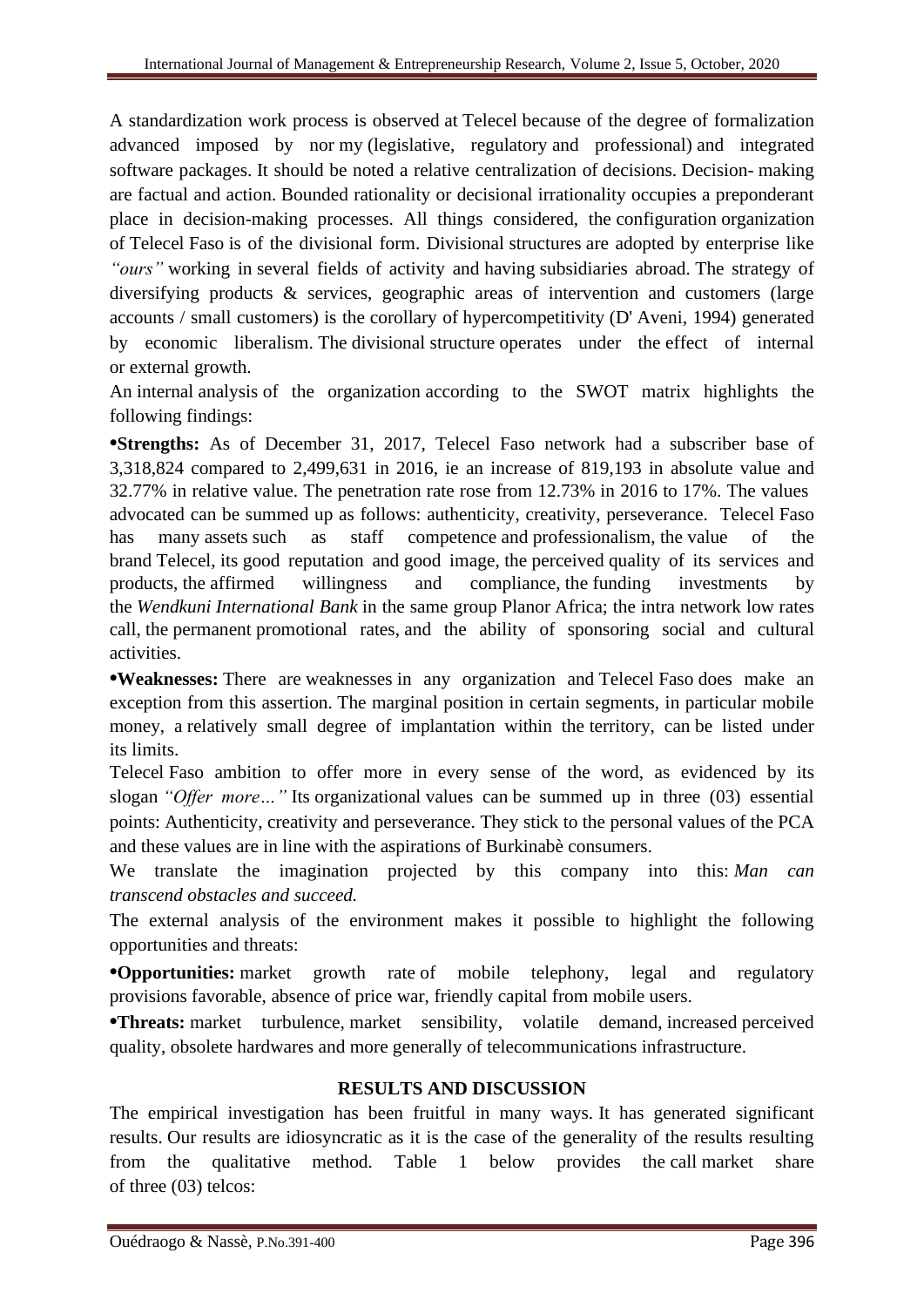| Market Shares following the Voice Traffic up to 4 <sup>th</sup> Quarter 2018 (ARCEP) |  |                                |  |  |  |  |
|--------------------------------------------------------------------------------------|--|--------------------------------|--|--|--|--|
|                                                                                      |  | Number Company name Percentage |  |  |  |  |
|                                                                                      |  | Orange Burkina 41.7 %          |  |  |  |  |
|                                                                                      |  |                                |  |  |  |  |

|      | Orange Burkina $41.7\%$   |          |
|------|---------------------------|----------|
| -02  | <b>Onatel SA</b>          | 35.5 $%$ |
| - 03 | Telecel Faso              | 22.8%    |
|      | (Source: Fieldwork, 2018) |          |

All three (03) mobile networks have passed around 2.68 billion minutes of outgoing and incoming traffic during the last quarter of 2018 and Telecel Faso holds an acceptable share of 0.61 billion minutes of call in a hypercompetitive universe dominated by global telephony giants (Arcep, 2018).

It should be noted that the average total volume of recorded communications (sending and receiving calls) by active SIM card has increased from 45 to 46 minutes on average per month. This is the average use of the network per active subscription in minutes per month [This is the total volume of traffic (On net + departure + arrival) compared to the fleet of active subscriptions for the same period].

Telecel Faso SA comes first for this indicator with an average of 65 minutes per month of communication volume for an active subscription to this network. He is followed by Orange Burkina Faso SA then Onatel SA with 44 and 42 minutes respectively.

The EI deployed by Telecel allows it to position itself in niches, which ensure its sustainability, performance and competitiveness. All three (03) mobile networks have passed just under 2.68 billion minutes of outgoing and incoming traffic during the last quarter of 2018.

What about turnover?

Table 2

Table 1

|    |                                |       | Market Shares of Operators in Revenue in $4^{th}$ Quarter 2018 (ARCEP) |
|----|--------------------------------|-------|------------------------------------------------------------------------|
|    | Number Company name Percentage |       |                                                                        |
| 01 | Orange Burkina 43.4 %          |       |                                                                        |
| 02 | Onatel SA                      | 38.9% |                                                                        |
| 03 | Telecel Faso 17.7%             |       |                                                                        |
|    | (Source: Fieldwork, 2018)      |       |                                                                        |

For a self-made man, unable to read or write, ensuring a flourishing business in a context of tough competition is an unusual EI.

All EI pillars are found in Telecel Faso to know business intelligence or intelligent standby, the protection of heritage material and immaterial and influence (communication, lobbying, influence, notoriety).

> "EI *remains at the heart of all our decisions… We refuse to converse on sensitive topics with people we don't know",* says Mr. YM of Telecel Faso.

> *"We are welcoming fewer and fewer interns. Some pseudos- trainees were sent to us by competitors to scrutinize on our innovations, "exclaims* Mr. KP Telecel Faso.

> *"Imagine that we are going to launch a product and that the project can be found in the hands of our competitors, certainly they will take it, and they will achieve it before us and be against us."* says Mr. LH Telecel Faso *.*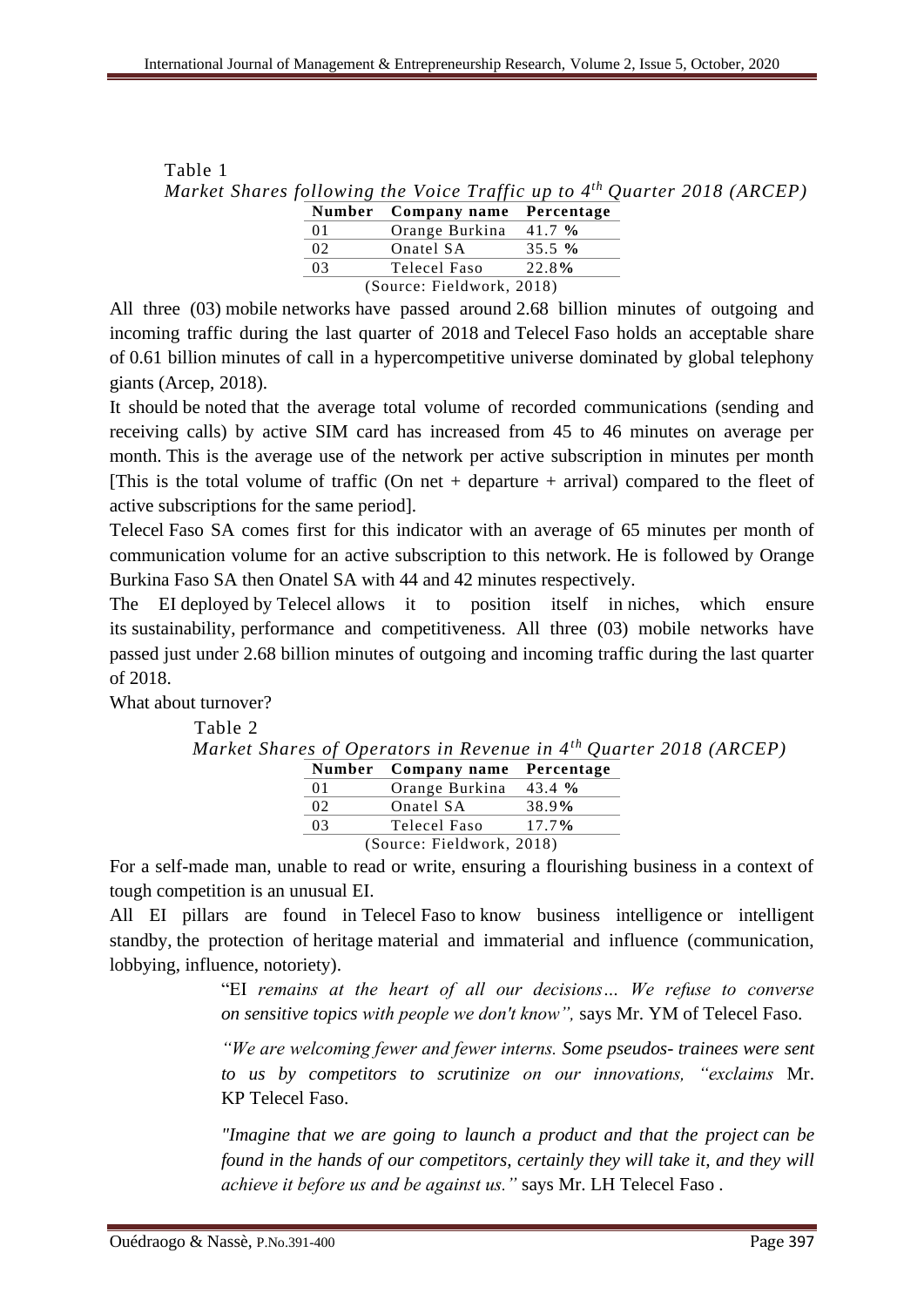These fragments of verbatim are witnesses of a real practice of IE at our mobile operator. All in all, EI is an instrument to aid decision-making. A successful company is that one where

good decisions are made.

The EI system of Telecel Faso is located at 5 on a maturity scale which counts as 7 taxonomy below.

A seven (07) strata taxonomy of CI devices was constructed relative to the level of maturity:

- 1. Embryonic EI (no tangible element of EI, knowledge or not of the dynamics of EI) ;
- 2. EI fragmented (disparate presence of elements of EI, first fruits of EI and SI articulation) ;
- 3. EI tackled (gap between rhetoric and practices; limited support for the implementation process ; functional policies) ;
- 4. Formalized EI (existence of an EI policy, EI charter, network of actors) ;
- 5. Advanced EI (EI agent, EI cell, EI manager, budget allocation, cognitive capitalization) ;
- 6. Consolidated EI (EI department, EI Directorate) ;
- 7. Mature EI (EI function strategically inserted in the organizational chart, coordination of EI actions / activities; Shared EI culture).

In another way, it emerges that the deployment of an EI approach contributes to improving the performance of the company. The internal validity of the work finds its justification in the adequacy between the problematic, the objectives, the means and the results.

As for the external validity, the transposability of the results is limited to similar organizations. Absolute external validity would be obtained by research producing a universal law. The knowledge produced by this research can be generalized to fellow enterprise in similar contexts. Our work has been designed to provide useful results with minimal generalization claims. Consequently, the transposability of co- constructed knowledge is very limited. The validity of the construct is reinforced by the robustness of the EI referents and the consensus around their aims of supporting decision-making and making the overall approach of the organization intelligent - that is to say - capable of adapting to its environment and to grow sustainably for the benefit of many in an uncertain context.

## **CONCLUSION**

The conclusions we have reached seem plausible to us. The knowledge generated can be qualified as local. The main legitimacy of local knowledge is the fact that it was developed and understood as obtained during the empirical work carried out in organizations which operate in some particular contexts; from the study of documents, as well as observations, and interviews conducted on different dates, with some actors at a particular given moment in its history, having occupied some functions in such organizations.

The knowledge generated does not in any way claim to be faithful mirrors of the phenomena it is supposed to represent. They are of a nature to maintain and encourage reflection, to some extent illuminate problematic situations, and / or stimulate creative action by showing plausible ways to achieve certain goals. The results of our work have shown that the deployment of EI contributes to improving the performance of the company. Our research is conclusive compared to the general objective formulated at the start because it apprehends the diversity of perceptions and applications of EI in Telecel Faso in a prescriptive aim.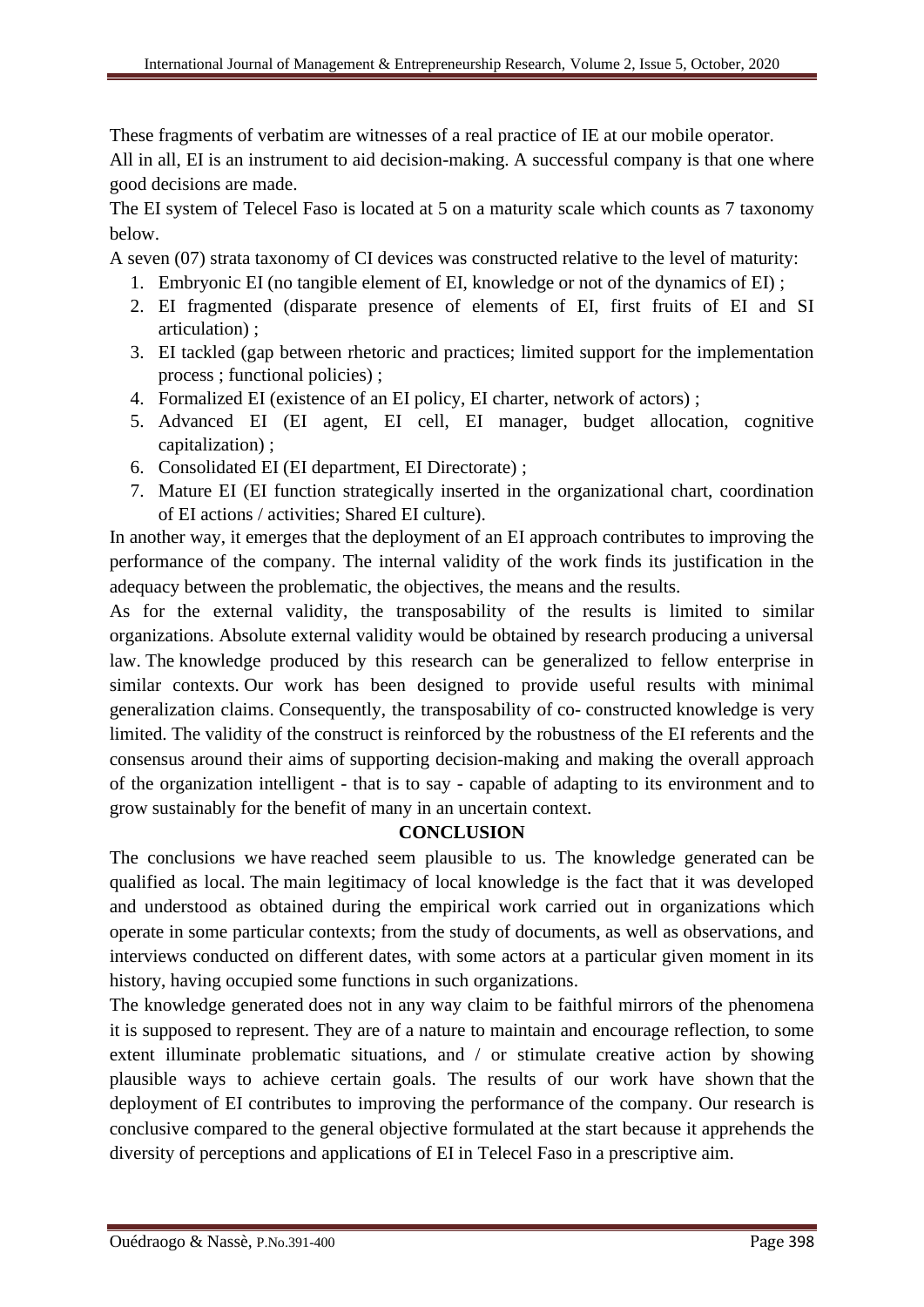EI is the noble art of knowing (Watch), of preventing knowing (Protection) and of making known (Influence).

The implementation of an economic intelligence approach always represents an added value. We agree with the assertion of Achab and Harrizi (2013) that goes: *"EI is not a fad, but corresponds well to a major imperative for the actors exposed to global competition."*

Strategic management sees in EI a new practice impacting the functioning of organizations with a view to increasing their performance (Harriet & Loïc, 2010; Nassè, 2019; Ampofo, Nassè, & Akouwerabou, 2020); what is and added value for companies (Carbonell, Nassè, & Akouwerabou, 2020). Thus, EI approach could also help to improve and to rethink the management methods in West Africa for better results (Carbonell, Nassè, Briceno & Ouédraogo, 2020).

The present research also brings out the problematic access to the field of empirical investigation because the West African context is a particular context (Nassè, 2012). It was not always easy to administer the maintenance guide and to obtain certain documents for the research needs.

Extensions and paths, otherwise, future research will focus around the contribution of EI to *knowledge management*, both in its *knowing* version (implicit and explicit knowledge) and in its *knowledge* version (epistemology of practice).

#### **REFERENCES**

- Achab, B. & Harrizi, D. (2013)*.* Les défis de l'intelligence économique au Maroc*. La Revue Gestion et Organisation*, *5*, 130-137.
- Ampofo, J. A., Nassè, T. B., & Akouwerabou, L. (2020). The effects of stress on performance of workers in Ghana health service in Wa municipal. *International Journal of Management & Entrepreneurship Research, 2*(4), 212-230.
- Arcep (2018). *Rapports trimestriels d'activités T1, T2, T3 et T4*.
- Baumard, P. (1991). *Stratégie et surveillance des environnements concurrentiels*. Paris, PA: Elsevier Masson.
- Bidan, M. (2017)*. Recherche et développement durable : Performance environnementale des systèmes d'information.* Nantes, NA : LEMNA.
- Carbonell, N., Nassè, T. B., & Akouwerabou, D. (2020). African economic paradox: industrialization creating jobs and added value or active participation in global value chains: what solutions to develop for the less advanced and landlocked countries like Burkina Faso? *International Journal of Advanced Economics, 2*(1), 1-20.
- Carbonell, N., Nassè, T. B., Briceno M., J., & Ouédraogo, A. (2020). Rethinking recruitment methods in Africa for a better management: an evidence from businesses in Burkina Faso. *International Journal of Social Sciences Perspectives*, *7*(2), 81-88. https://doi.org/https://doi.org/10.33094/7.2017.2020.72.81.88
- D'Aveni, R. A. (1994). *Hypercompetition : Managing dynamics of strategic maneuvering*. New York, NY: The Free Press.

Dumez, H. (2011). Qu'est-ce que la recherche qualitative ? *Le Libellio d'Aegis, 7*(4), 47-58.

Le Moigne, J. L. (1977). *La théorie du système général*. Paris, PA: PUF.